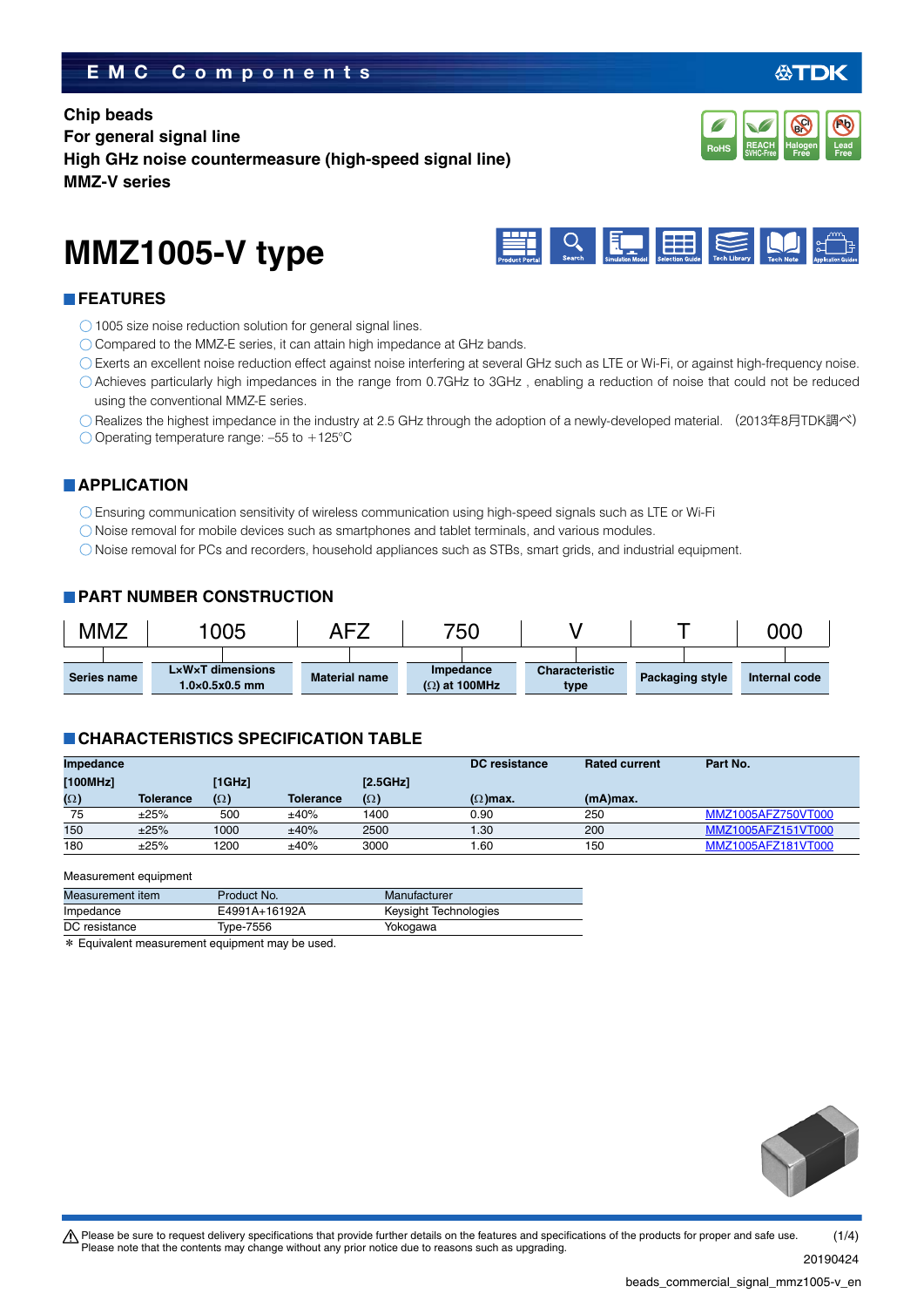# **MMZ1005-V type**

## **Z VS. FREQUENCY CHARACTERISTICS (BY SERIES)**

## **MMZ1005-V series**



## **Z, X, R VS. FREQUENCY CHARACTERISTICS**

Z∦<sub>R</sub>

X

Frequency (MHz)

Impedance (Ω)

## **MMZ1005AFZ750VT000 MMZ1005AFZ151VT000 MMZ1005AFZ181VT000**





Please be sure to request delivery specifications that provide further details on the features and specifications of the products for proper and safe use.<br>Please note that the contents may change without any prior notice d 20190424 (2/4)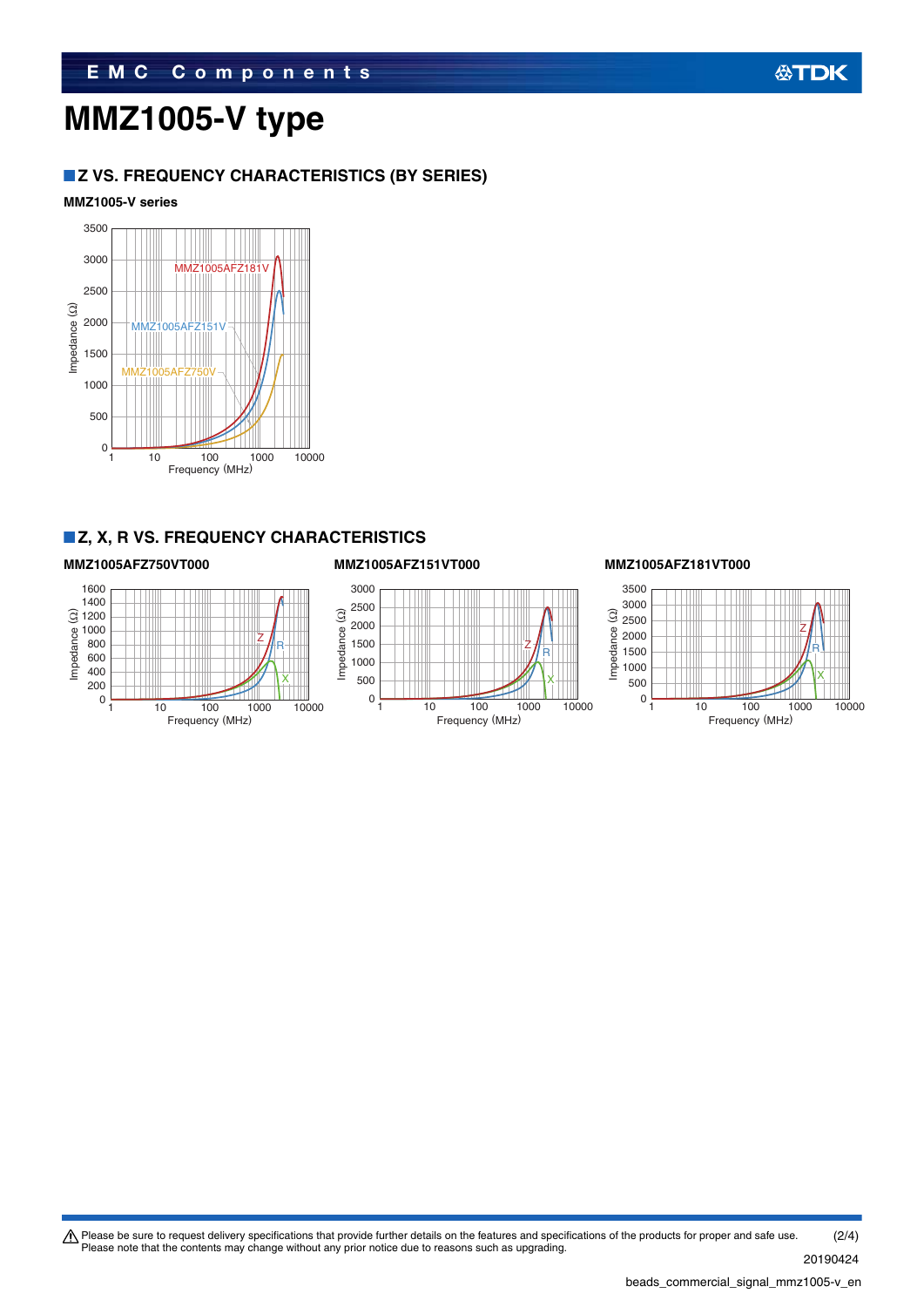# **MMZ1005-V type**

## **SHAPE & DIMENSIONS**



**RECOMMENDED LAND PATTERN** 

0.5 0.4 0.5

Dimensions in mm

0.5

## **PACKAGING STYLE**



Dimensions in mm

#### **TAPE DIMENSIONS**



| MMZ1005-V | $0.65 + 0.5$ | .8max. |
|-----------|--------------|--------|



Dimensions in mm

## **PACKAGE QUANTITY**

Package quantity 10,000 pcs/reel

## **TEMPERATURE RANGE, INDIVIDUAL WEIGHT**

| Operating<br>temperature range                              | <b>Storage</b><br>temperature range* | <b>Individual</b><br>weight |  |
|-------------------------------------------------------------|--------------------------------------|-----------------------------|--|
| $-55$ to $+125^{\circ}$ C                                   | $-55$ to $+125^{\circ}$ C            | 1 ma                        |  |
| $*$ The starses temperature rapes is for ofter the assembly |                                      |                             |  |

The storage temperature range is for after the assembly.

# **RECOMMENDED REFLOW PROFILE**

Dimensions in mm



Please be sure to request delivery specifications that provide further details on the features and specifications of the products for proper and safe use.<br>Please note that the contents may change without any prior notice d (3/4)

20190424